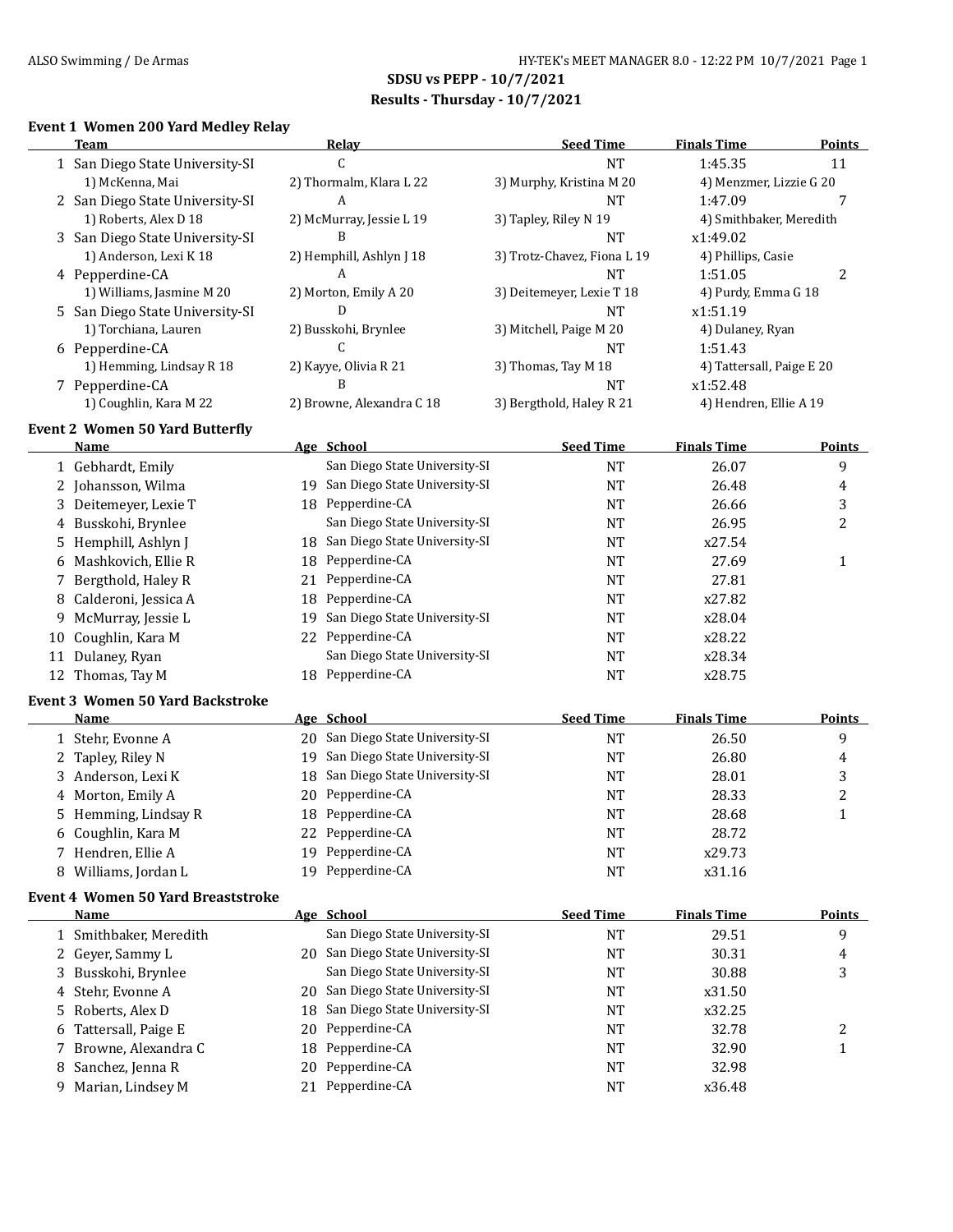# **SDSU vs PEPP - 10/7/2021 Results - Thursday - 10/7/2021**

# **Event 5 Women 50 Yard Freestyle**

| Name                          |                       |     | Age School                    | <b>Seed Time</b> | <b>Finals Time</b> | Points |
|-------------------------------|-----------------------|-----|-------------------------------|------------------|--------------------|--------|
| 1 Purdy, Emma G               |                       |     | 18 Pepperdine-CA              | <b>NT</b>        | 25.08              | 9      |
| 2 Williams, Jasmine M         |                       |     | 20 Pepperdine-CA              | NT               | 25.63              | 4      |
| 3 Mashkovich, Ellie R         |                       |     | 18 Pepperdine-CA              | NT               | 25.78              | 3      |
| 4 Hendren, Ellie A            |                       | 19. | Pepperdine-CA                 | NT               | x26.11             |        |
| 5 Anderson, Pia R             |                       |     | 21 Pepperdine-CA              | NT               | x26.14             |        |
| 6 Williams, Jordan L          |                       | 19  | Pepperdine-CA                 | NT               | x28.02             |        |
| --- Cooper, Cathy A           |                       | 21  | San Diego State University-SI | NT               | X24.29             |        |
| Gebhardt, Emily<br>$---$      |                       |     | San Diego State University-SI | NT               | X24.62             |        |
| $---$                         | Trotz-Chavez, Fiona L | 19. | San Diego State University-SI | NT               | X24.94             |        |
| --- Hemphill, Ashlyn J        |                       | 18  | San Diego State University-SI | NT               | X25.15             |        |
| Mitchell, Paige M<br>$\cdots$ |                       | 20  | San Diego State University-SI | NT               | X25.60             |        |
| --- McMurray, Jessie L        |                       | 19. | San Diego State University-SI | NT               | X26.27             |        |
| Event 6 Wemen 100 Vard IM     |                       |     |                               |                  |                    |        |

#### **Event 6 Women 100 Yard IM**

| <b>Name</b>            |    | Age School                       | <b>Seed Time</b> | <b>Finals Time</b> | <b>Points</b> |
|------------------------|----|----------------------------------|------------------|--------------------|---------------|
| 1 Deitemeyer, Lexie T  |    | 18 Pepperdine-CA                 | <b>NT</b>        | 1:01.19            | 9             |
| 2 Kayye, Olivia R      | 21 | Pepperdine-CA                    | NT               | 1:01.29            | 4             |
| 3 Sanchez, Jenna R     |    | 20 Pepperdine-CA                 | <b>NT</b>        | 1:01.80            | 3             |
| 4 Morton, Emily A      |    | 20 Pepperdine-CA                 | <b>NT</b>        | x1:02.49           |               |
| 5 Bergthold, Haley R   | 21 | Pepperdine-CA                    | <b>NT</b>        | x1:03.79           |               |
| 6 Calderoni, Jessica A |    | 18 Pepperdine-CA                 | <b>NT</b>        | x1:04.88           |               |
| 7 Marian, Lindsey M    |    | 21 Pepperdine-CA                 | NT               | x1:08.54           |               |
| --- Murphy, Kristina M |    | 20 San Diego State University-SI | <b>NT</b>        | X58.39             |               |
| --- Tapley, Riley N    | 19 | San Diego State University-SI    | <b>NT</b>        | X58.48             |               |
| --- Roberts, Alex D    |    | 18 San Diego State University-SI | <b>NT</b>        | X1:01.04           |               |
| --- McKenna, Mai       |    | San Diego State University-SI    | NT               | X1:03.06           |               |

## **Event 7 Women 200 Yard Freestyle Relay**

| Team                                   | Relay                    | <b>Seed Time</b>            | <b>Finals Time</b>        | <b>Points</b> |
|----------------------------------------|--------------------------|-----------------------------|---------------------------|---------------|
| 1 Pepperdine-CA                        | A                        | <b>NT</b>                   | 1:39.87                   | 11            |
| 1) Sanchez, Jenna R 20                 | 2) Purdy, Emma G 18      | 3) Williams, Jasmine M 20   | 4) Browne, Alexandra C 18 |               |
| 2 Pepperdine-CA                        | В                        | NT                          | 1:44.03                   |               |
| 1) Hemming, Lindsay R 18               | 2) Kayye, Olivia R 21    | 3) Mashkovich, Ellie R 18   | 4) Tattersall, Paige E 20 |               |
| 3 Pepperdine-CA                        |                          | NT                          | x1:47.99                  |               |
| 1) Calderoni, Jessica A 18             | 2) Williams, Jordan L 19 | 3) Thomas, Tay M 18         | 4) Anderson, Pia R 21     |               |
| --- San Diego State University-SI      | A                        | <b>NT</b>                   | X1:36.40                  |               |
| 1) Gever, Sammy L 20                   | 2) Menzmer, Lizzie G 20  | 3) Murphy, Kristina M 20    | 4) Cooper, Cathy A 21     |               |
| --- San Diego State University-SI      | B                        | NT                          | X1:37.72                  |               |
| 1) Phillips, Casie                     | 2) Thormalm, Klara L 22  | 3) Dulaney, Ryan            | 4) Gebhardt, Emily        |               |
| --- San Diego State University-SI      |                          | <b>NT</b>                   | X1:39.63                  |               |
| 1) Smithbaker, Meredith                | 2) Johansson, Wilma 19   | 3) Trotz-Chavez, Fiona L 19 | 4) Stehr, Evonne A 20     |               |
| --- San Diego State University-SI      | D                        | NT                          | X1:43.73                  |               |
| 1) Mitchell, Paige M 20                | 2) Anderson, Lexi K 18   | 3) McKenna, Mai             | 4) Torchiana, Lauren      |               |
| $E$ want $\theta$ , Waman 1 mtu Diving |                          |                             |                           |               |

| Event 8 women 1 mtr Diving |                                  |    |                     |        |
|----------------------------|----------------------------------|----|---------------------|--------|
| Name                       | Age School                       |    | <b>Finals Score</b> | Points |
| 1 Westmoreland, Summer     | San Diego State University-SI    | NP | 248.04              | q      |
| 2 Letts, Lexi L            | 20 San Diego State University-SI | NP | 237.90              | 4      |
| 3 Zamudio, Olivia          | San Diego State University-SI    | NP | 233.94              |        |
| 4 Martin, Lexie            | 18 Pepperdine-CA                 | NP | 220.14              |        |
| 5 Harrison, Juliana N      | 19 San Diego State University-SI | NP | x215.34             |        |
| 6 Holmberg, Paulina        | 18 Pepperdine-CA                 | NP | 203.94              |        |